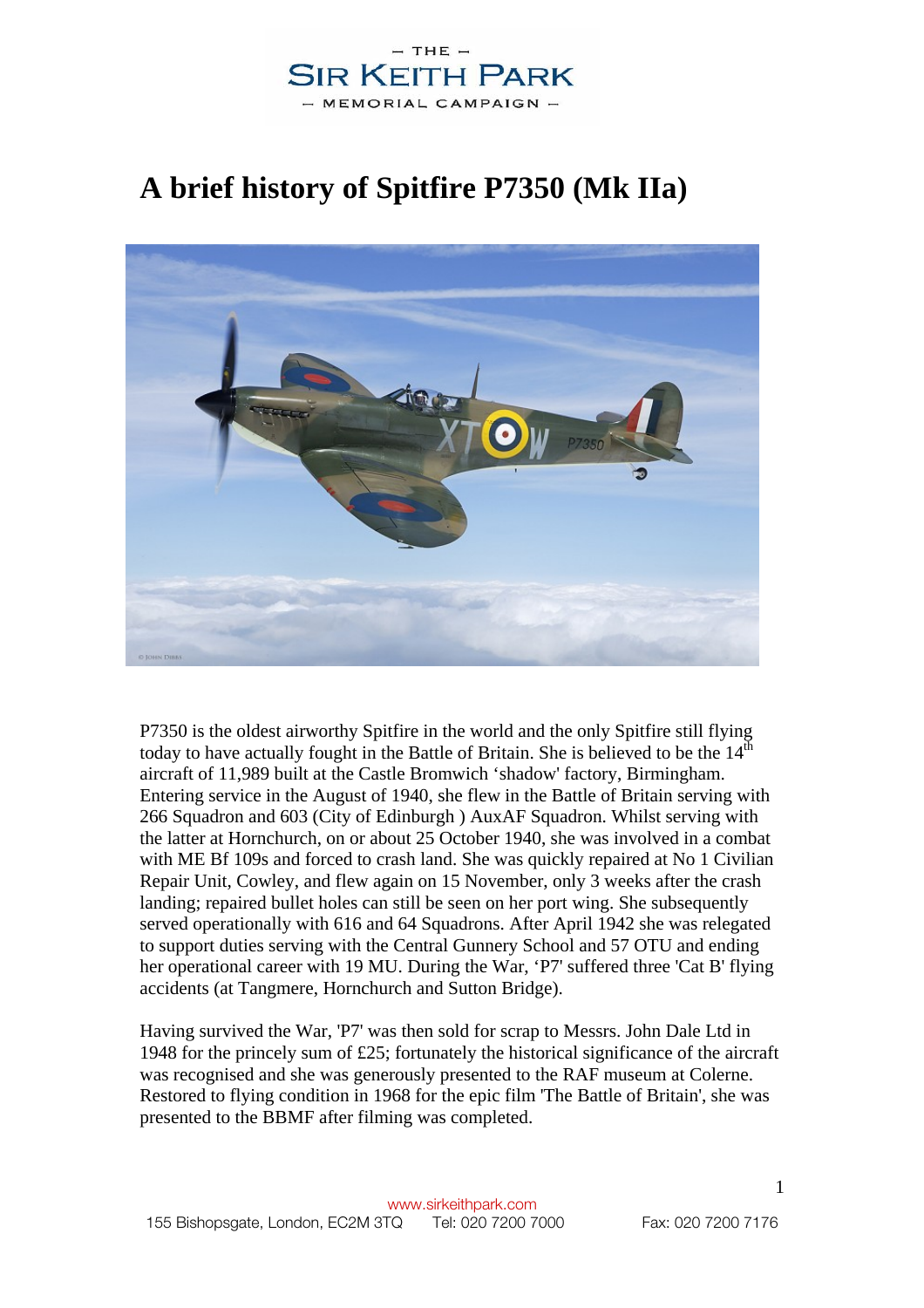

Since 1999 P7350 has worn the colours of 603 Sqn, the Squadron she served in during the Battle of Britain, initially representing XT-D, the aircraft of Squadron Leader George Denholm DFC, the Squadron Commander, then briefly XT-W for a photoshoot, the colours she was wearing when forced down in 1940. Now, she wears the letters XT-L, representing the aircraft of Gerald 'Stapme' Stapleton, our most frequent veteran visitor who served on 603 Sqn all the way through the Battle of Britain.

## **A brief history of Hurricane R4118**



Hawker Hurricane Mark I, R4118, was delivered new to 605 (County of Warwick) Squadron at Drem on 17 August 1940. During the Battle of Britain it flew 49 sorties from Croydon and shot down five enemy aircraft. After being battle damaged on 22 October 1940, the aircraft was rebuilt and taken on charge by 111 Squadron at Dyce on 18 January 1941. There it was flown on patrol over the North Sea and was again in combat. Over the following two years it was used primarily as a training aircraft with 59 and 56 OTUs, and was rebuilt a further three times following major accidents, including hitting a lorry on the runway and being stuffed into a snow bank!

In December 1943, R4118 was crated at Cardiff and shipped to India as a training aircraft. However it was never needed and remained in its packing case in Bombay until 1947 when it was struck off charge. It was donated to a university for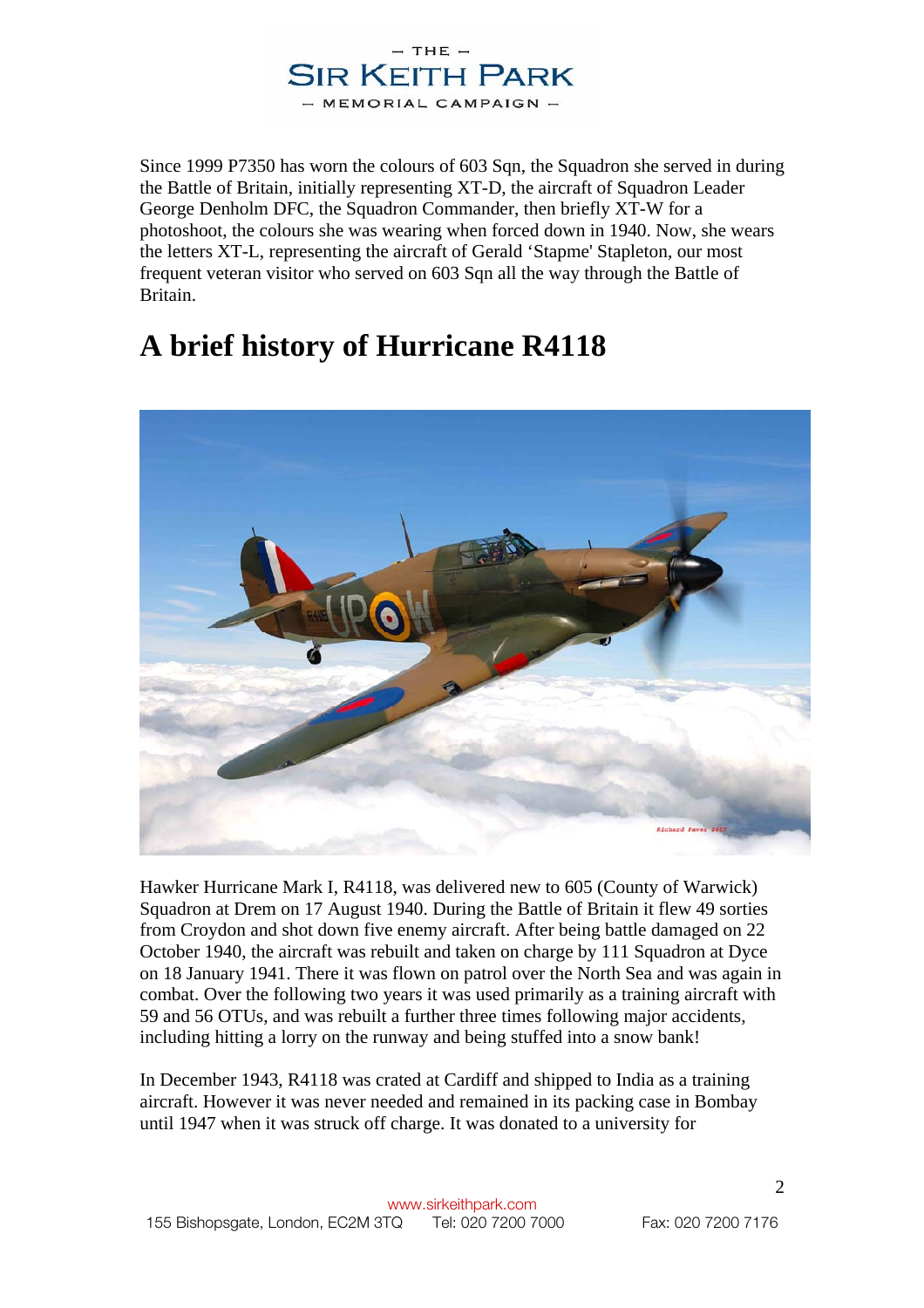engineering instruction. The fuselage was stood outside in a compound with the propeller, wings and tailplane laid on the ground. There it remained until June 2001

when Peter Vacher was able to conclude six-year-long negotiations and R4118 was loaded into a container. The aircraft has now been restored to flying condition.

During its lifetime, it was fitted with no fewer than five Rolls-Royce Merlin III engines, and underwent four major rebuilds. It is still powered by a Merlin III (the only other aircraft in the world to retain a Merlin III is the Sea Hurricane at Shuttleworth). It is said to be the most historic fighter aircraft to have survived the war.

Meticulous restoration was undertaken by Hawker Restorations Ltd in Suffolk. This included fitting every piece of equipment which was in the aircraft during the Battle, such as the first of the VHF radios (the TR1133), the Identification Friend or Foe unit, the original 8 Browning machine guns, and the camera gun in the starboard wing.

Pete Kynsey from the Fighter Collection flew its first test flight on 23 December 2004, since when it has been displayed at airshows throughout the U.K.

*The full story is told in 'Hurricane R4118', by Peter Vacher, published by Grub Street Publishing @£20. Obtainable from the publishers 020 7924 3966, bookshops or Amazon.* 

### **A brief history of the Messerschmitt 109**

(Hispano HA-1112 MIL (Buchon) G-BWUE)

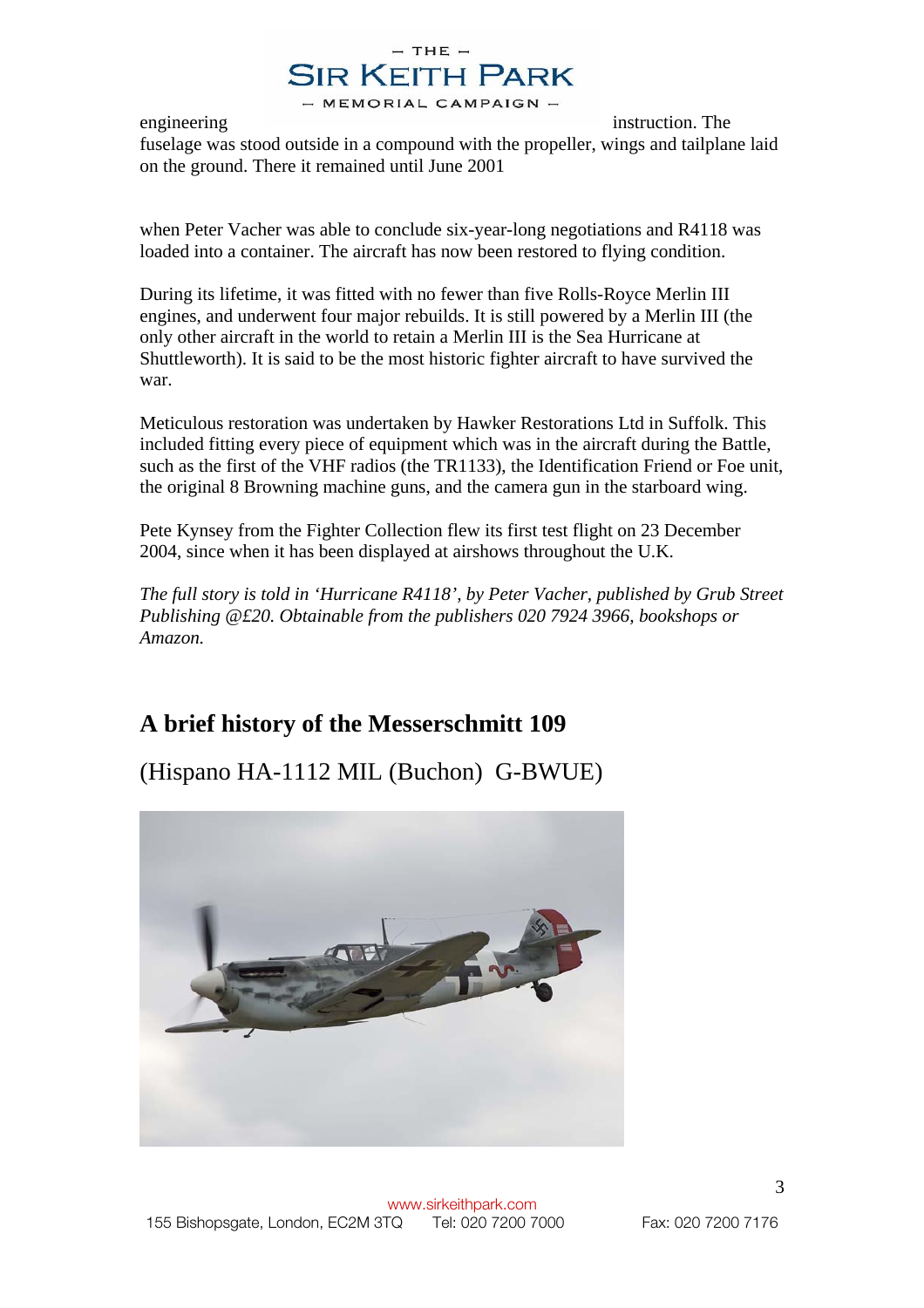

The Buchon is essentially a Rolls-Royce Merlin-engined Messerschmitt Bf109. The Luftwaffe-manned Condor Legion left around 40 Bf109B/E's for the Spanish Air

Force to use upon its return to Germany in 1939. In 1943 the Spanish government agreed a licence production with Messerschmitt to produce 200 Bf109Gs. A total of 25 dismantled airframes were sent to Spain in 1943 as pattern aircraft for future production, although engines, propellers, tailplanes and armament failed to arrive. As the war worsened, Germany was unable to supply the remaining components for the airframes, the technical drawings or appropriate jigs. By late 1944, when neither missing parts nor engine were available from Germany, Hispano Aviacion modified the airframes and tried two different engines, the second French built engine being the more successful. Improving relations between the Spanish government and the West from 1952 onwards, saw a more powerful engine sourced from Britain, the two-speed Rolls Royce Merlin 500-45. The combination of ex-German airframe and British power plant was successful and the first prototype flew its maiden flight on 30 December 1954. This particular aircraft was given the construction number 223 when built by Hispano Aviacion in Seville in 1959. Its service history has yet to come to light but unit code 7-54 stamped into a panel on the wing indicates that the Buchon served with *Ala 7* at Tablada and El Corpero, although it remains uncertain whether the aircraft saw combat in the Spanish Sahara.

This aircraft was one of 27 purchased at auction from the Spanish Air Force by Spitfire Productions for use in the making of the 1968 film "Battle of Britain". Wing tips were squared off, tail struts added and dummy machine guns fitted to the wings to more visually represent the Messerschmitt BF109E of the Battle of Britain period. Filming started in Spain, but later the 17 airworthy aircraft were flown via France to Duxford, UK. Throughout the summer of 1968, the 17 Buchons, 2 Heinkel Bombers and 9 Spitfires engaged in mock dogfights above East Anglia and The Wash. Upon completion of filming, the aircraft were returned to their owners or in the case of the Buchons put up for disposal.

By now registered as G-AWHK, this particular Buchon was one of eleven taken by Texan pilot and aircraft collector Wilson C "Connie" Edwards as payment for flying services during the filming. It was shipped to his ranch in Texas where it flew briefly as N9938 before being placed on static display in 1971 with the Confederate Air Force in Detroit. Acquired by the Old Flying Machine Company, it arrived at Duxford in May 1996, re-registered as G-BWUE and sold on to The Real Aircraft Company at Breighton in Yorkshire, who initiated a full rebuild to airworthy condition. The aircraft is marked up as Hauptmann Werner Schroer's Bf 109G-2/trop 'Red 1', which he flew whilst serving on the Greek island of Rhodes in early 1943.

Owners, Spitfire Ltd., purchased the aircraft in November 2006. G-BWUE now resides at Duxford once more, where it will be maintained by the Aircraft Restoration Company, for its future appearances at airshows.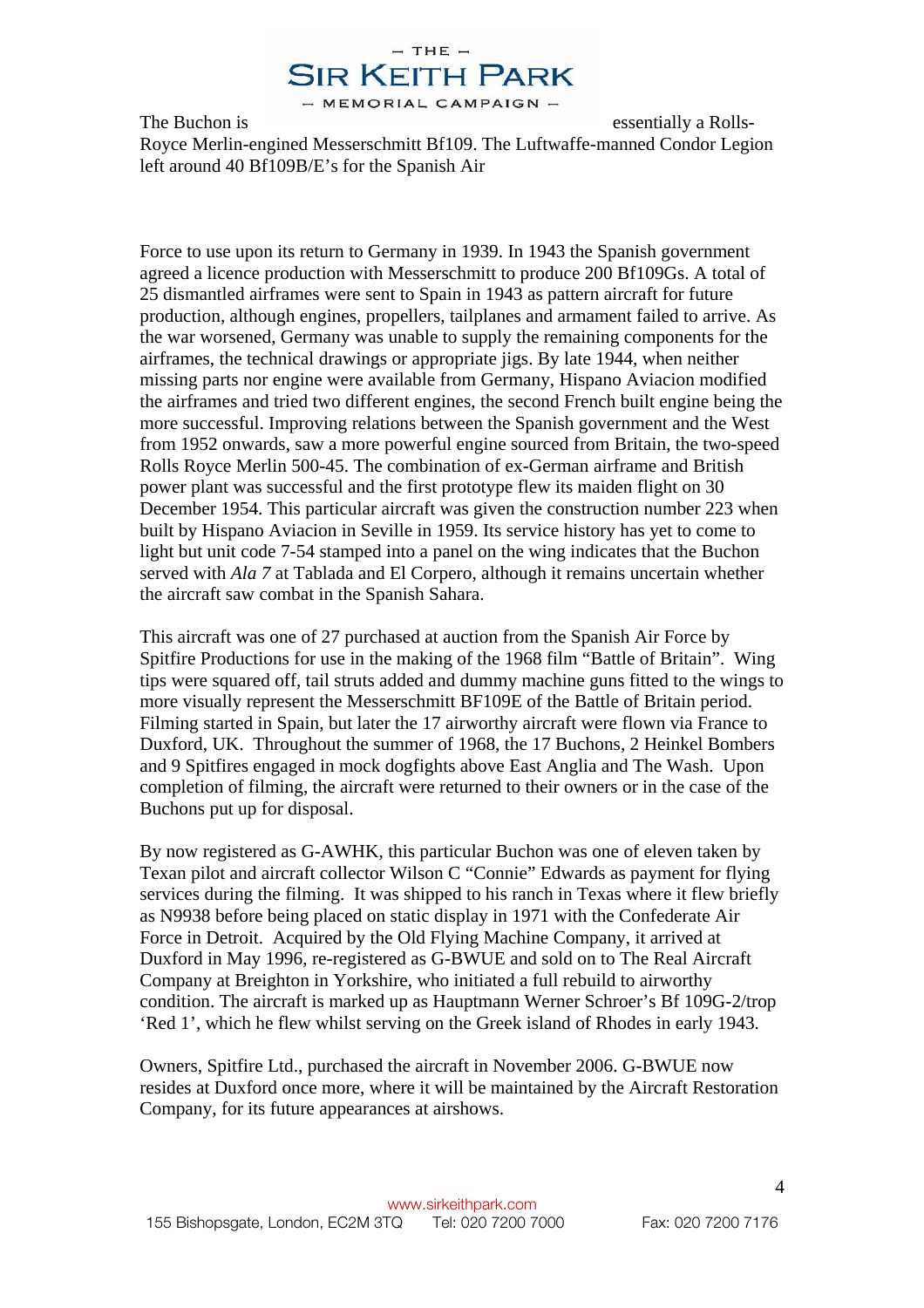# **The Pilots**

**Flying the Spitfire…** 

#### **SQUADRON LEADER IAN SMITH**

Squadron Leader Ian Smith joined the RAF in 1983 and has been flying ever since, now with over 5,000 hours. His first posting was to Chinook helicopters in Germany with tours in Northern Ireland and the Falkland Islands . Following an instructional tour at Linton-on-Ouse he was posted to 41(F) Squadron flying Jaguars at RAF Coltishall and took part in operations over Iraq and Bosnia . A tour with the Red Arrows was followed by a year in Saudi Arabia as Team Manager for the then embryonic Saudi Hawks Aerobatic Team. Having seen the Jaguar out of Service at RAF Coningsby he was posted in 2007 to command No 1 EFTS at RAF Cranwell flying the Tutor. This is his third season with the BBMF.

#### **Flying the Hurricane…**

#### **SQUADRON LEADER A C PINNER MBE BSC RAF OFFICER COMMANDING -** BATTLE OF BRITAIN MEMORIAL FLIGHT

Squadron Leader Al Pinner, the son of Ken, an RAF pilot, was born on 1 Jun 1965 in Chatham, Kent. He was educated as a boarder at Stamford School from 1973 to 1983, establishing a long-standing link with Lincolnshire, before going up to Kings College, London to read Physics and Electronics. Al joined the RAF on 28 Aug 1983 as a University Cadet and on completion of his degree he went to Initial Officer Training in Sep 1983.

After flying training at Cranwell and Valley, and the Tactical Weapons Unit at Brawdy, Al was posted to be the first ab initio pilot on No 1 Harrier GR5 course at Wittering. Following the course he was posted to No 1(F) Sqn at RAF Wittering. At the end of the tour Al was selected for the Qualified Weapons Instructor course before posting to No IV(AC) Sqn at RAF Laarbruch. During his tour at Laarbruch he was lucky enough to fly on the first RAF Harrier II operational missions over both Iraq and Bosnia, both times on the wing of a Jaguar while the Forces rotated.

Subsequent tours on exchange to Canada on the CF18, during which he was promoted in 1998, and a tour as a Flt Cdr on IV (AC) Sqn at Cottesmore followed, during which time Al's tally of operational sorties surpassed 100, encompassing the roles of Reconnaissance, Close Air Support, Air Interdiction and Air Defence. Following this tour he was posted to No 20(R) Sqn again at RAF Wittering as a staff QWI, and subsequently was trained to become an A2 QFI on the Harrier. In 2003 Al switched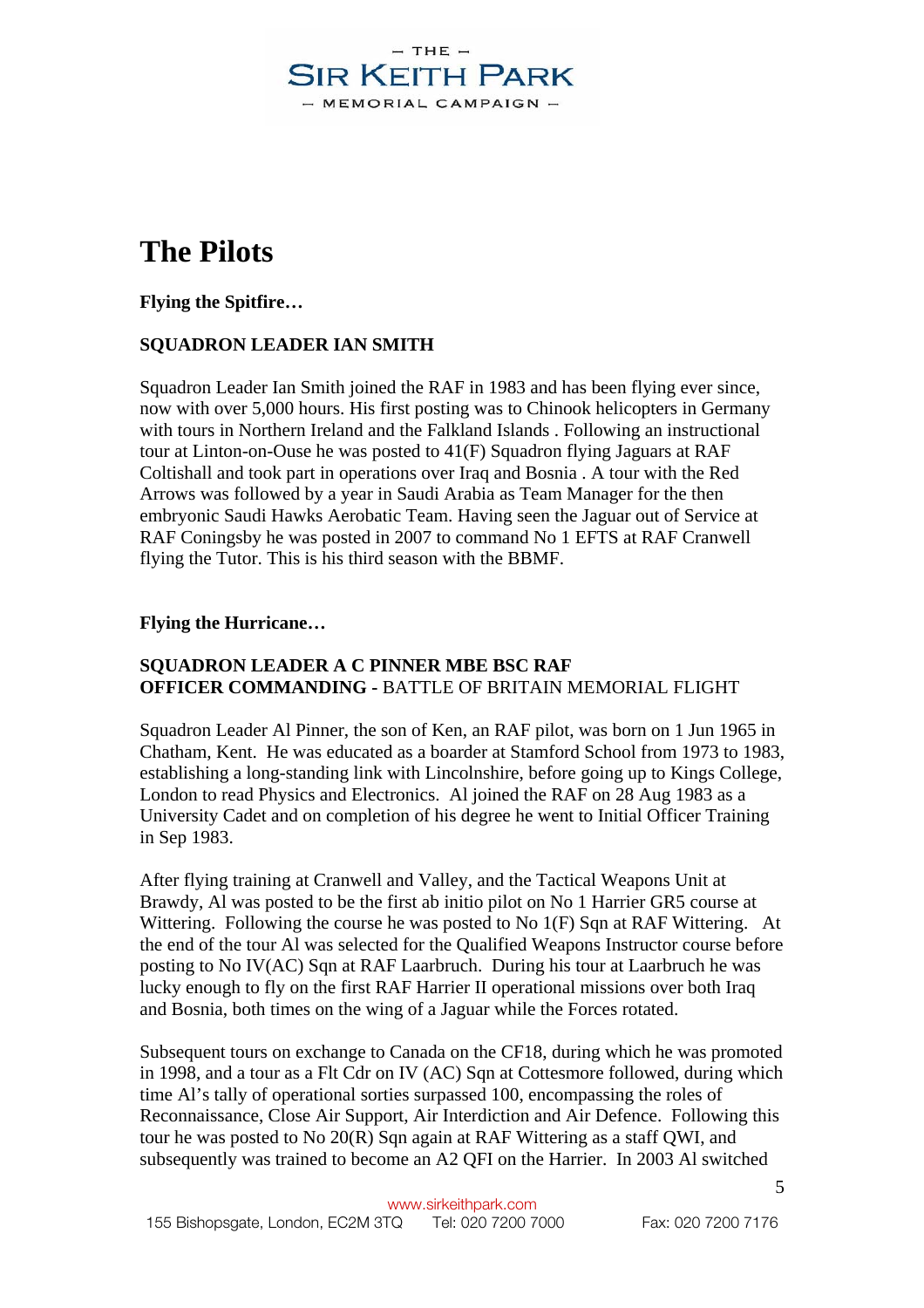

to the Professional Aviator Spine to allow him to continue flying. He has around 4100 flying hours, of which over 3400 have been on single seat fighters. Al became OC BBMF in Jan 2006 after 3 seasons as a volunteer fighter pilot.

Al is married to Lis and lives near Stamford. He has 2 children, Angus and Lucy and a Black Lab. His interests include Dinghy sailing, playing squash and golf and watching rugby.

#### **Flying the Messerschmitt 109…**

#### **AIR MARSHAL C R SPINK CB CBE FCMI FRAeS RAF (Rtd)**

Air Marshal Spink joined the RAF in 1963 as an Aircraft Apprentice and joined No 104 Entry at Halton. He was awarded a Cadetship at the end of his apprenticeship and went to the RAF College Cranwell to train as a pilot. He graduated with his wings in 1968 and was selected for duties in fighter aircraft. Following advanced flying on Gnat and Hunter aircraft he was assigned to the Lightning and after conversion training at RAF Coltishall he was posted to No 111(Fighter) Squadron at Royal Air Force Wattisham.

In 1973, following the Lightning Weapons Instructor Course, he was briefly retoured on Treble One Squadron before joining No 56 (Fighter) Squadron at Royal Air Force Akrotiri in Cyprus. As the resident air defence squadron on the island, No 56 Squadron was heavily involved in the 1974 conflict. In January 1975, he returned with No 56 Squadron to Royal Air Force Wattisham.

In July 1976, he was posted on promotion to the Royal Military Academy Sandhurst and, following short courses at the School of Infantry Warminster, he took up duties as an instructor on the Standard Military Course. In 1979 he returned to front line flying and, after converting to the Phantom, he joined No 111(Fighter) Squadron at Royal Air Force Leuchars as a Flight Commander. In April 1982 he joined the last course at the National Defence College Latimer, from where he was posted to staff duties at the Headquarters Royal Air Force Germany. Promoted shortly after his arrival, he then completed 3 years as Wing Commander Air Defence, responsible for air defence matters in West Germany, the Inner German Border and the Berlin Air Corridors.

In November 1986, he took command of No 74(Fighter) Squadron at Royal Air Force Wattisham which was equipped with the Phantom F4J. In January 1989 he was promoted to Group Captain but remained with the 'Tigers' until handing over command in April 1989. He assumed command of Royal Air Force Mount Pleasant in June 1989 and served for 12 months as the Station Commander and Deputy Commander British Forces Falkland Islands. Following conversion to the Tornado F3

6